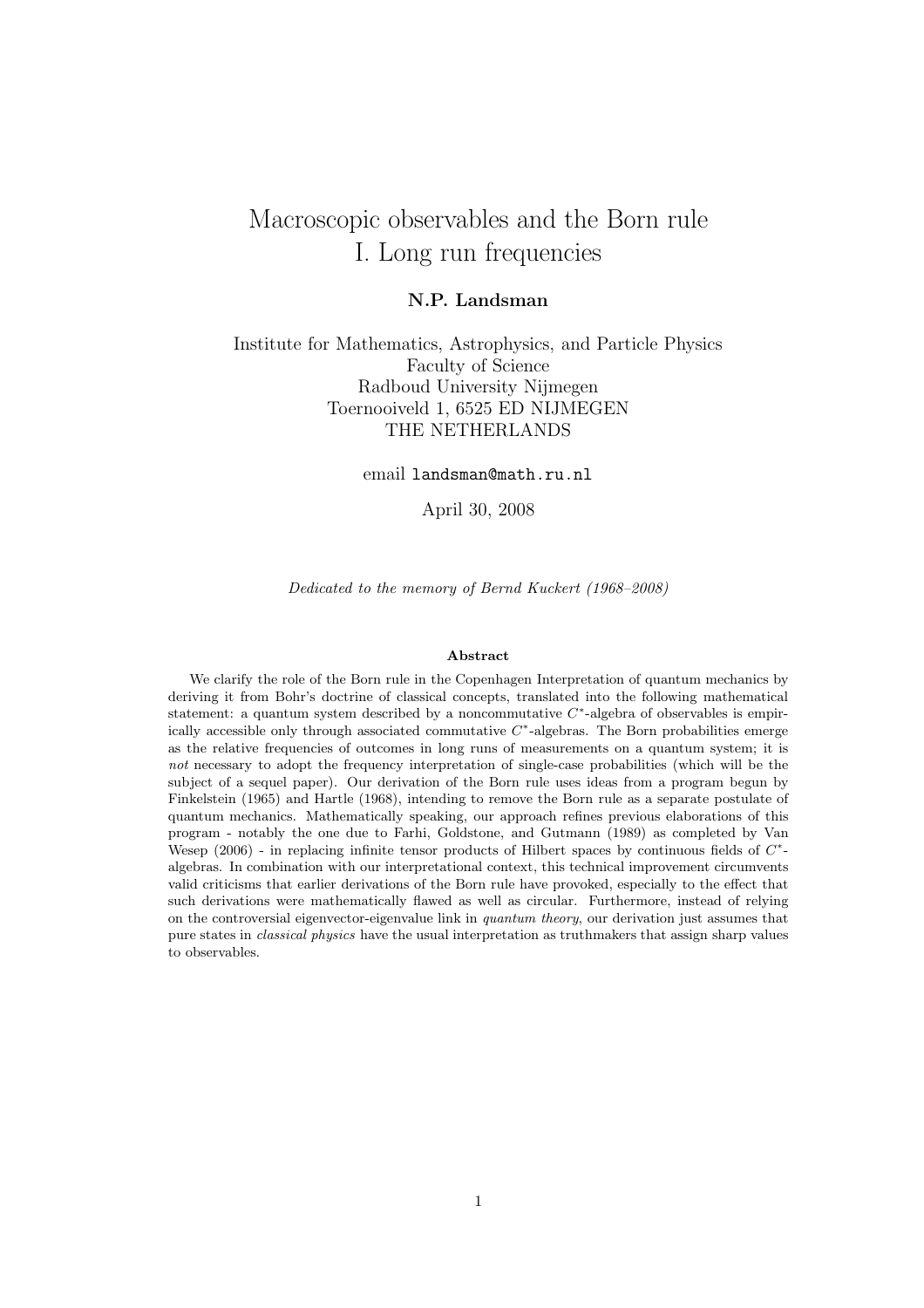#### 1 INTRODUCTION 2

### 1 Introduction

In its simplest formulation, the Born rule says that if  $A$  is some quantum-mechanical observable with nondegenerate discrete spectrum  $\sigma(A)$ , then the probability  $P_{\psi}(A = \lambda_i)$  that a measurement of A in a state  $|\psi\rangle$  yields the result  $\lambda_i \in \sigma(A)$  is given by

$$
P_{\psi}(A = \lambda_i) = |\langle e_i, \psi \rangle|^2, \tag{1}
$$

where  $|e_i\rangle$  is a normalized eigenvector of A with eigenvector  $\lambda_i$ . In other words, if  $|\psi\rangle = \sum_i c_i |e_i\rangle$  with  $\sum_i |c_i|^2 = 1$ , then  $P_\psi(A = \lambda_i) = |c_i|^2$ . More generally, if A is a self-adjoint operator on a Hilbert space H with associated spectral measure  $\Delta \mapsto E(\Delta)$ , then the probability  $P_{\psi}(A \in \Delta)$  that the proposition  $A \in \Delta$  comes out to be true if A is measured in a state  $|\psi\rangle$  equals

$$
P_{\psi}(A \in \Delta) = \langle \psi | E(\Delta) | \psi \rangle.
$$
 (2)

The Born rule provides the key link between the mathematical formalism of quantum physics and experiment, and as such is responsible for most predictions of quantum theory. In the history and philosophy of science, the Born rule (on a par with the Heisenberg uncertainty relations) is often seen as a turning point where indeterminism entered fundamental physics.<sup>1</sup> Of course, classical physics is full of random phenomena as well. But in all known cases, their apparent random character may be retraced to ignorance about the initial state or about microscopic degrees of freedom or time scales; see, e.g., [13] and [40]. In contrast, the type of randomness to which quantum mechanics gives rise via the Born rule is generally felt to be 'irreducible' (in the sense of not being reducible to ignorance, not even about the Laws of Nature).<sup>2</sup>

Even the assumption that quantum mechanics is a correct and fundamental theory by no means implies that this feeling is correct. Indeed, although among rival interpretations the Copenhagen Interpretation is the one that arguably puts most emphasis on both the fundamental and the probabilistic character of quantum theory, a mature work by one of its founders actually contains the following passage:

'One may call these uncertainties objective, in that they are simply a consequence of the fact that we describe the experiment in terms of classical physics; they do not depend in detail on the observer. One may call them subjective, in that they reflect our incomplete knowledge of the world.' (Heisenberg, [22, pp. 53–54].)

This claim is in tune with one of the two main principles of the Copenhagen Interpretation,<sup>3</sup> namely Bohr's doctrine of classical concepts. A mature and well-known expression of this doctrine is as follows:

'However far the phenomena transcend the scope of classical physical explanation, the account of all evidence must be expressed in classical terms.  $(\ldots)$  The argument is simply that by the word experiment we refer to a situation where we can tell others what we have done and what we have learned and that, therefore, the account of the experimental arrangements and of the results of the observations must be expressed in unambiguous language with suitable application of the terminology of classical physics.' (Bohr, [1, p. 209].)

Elsewhere, Bohr time and again stresses that measurement devices must be described classically 'if these are to serve their purpose'. We take this to mean that, although such devices are *ontologically* quantum-mechanical by nature, they become a tool (in fact, the only tool) for the description of quantum phenomena as soon as they are epistemically treated as if they were classical. Thus the so-called Heisenberg cut, i.e. the borderline between the part of the world that is described classically and the part that

<sup>&</sup>lt;sup>1</sup>The Born rule was first stated by Max Born in the context of scattering theory [2], following a slightly earlier paper in which he famously omitted the absolute value squared signs (though he corrected this in a footnote added in proof). The well-known application to the position operator is due to Pauli [39]. The general formulation (2) is due to von Neumann [36, §III.1]. See [33] for a detailed reconstruction of the historical origin of the Born rule within the context of quantum mechanics, as well as [40] for a briefer historical treatment in the more general setting of the emergence of modern probability theory and probabilistic thinking.

<sup>&</sup>lt;sup>2</sup>Notable exceptions are Einstein [12, pp. 129–130] and 't Hooft [25].

<sup>3</sup>The other one, the Principle of Complementarity, plays no role in this paper.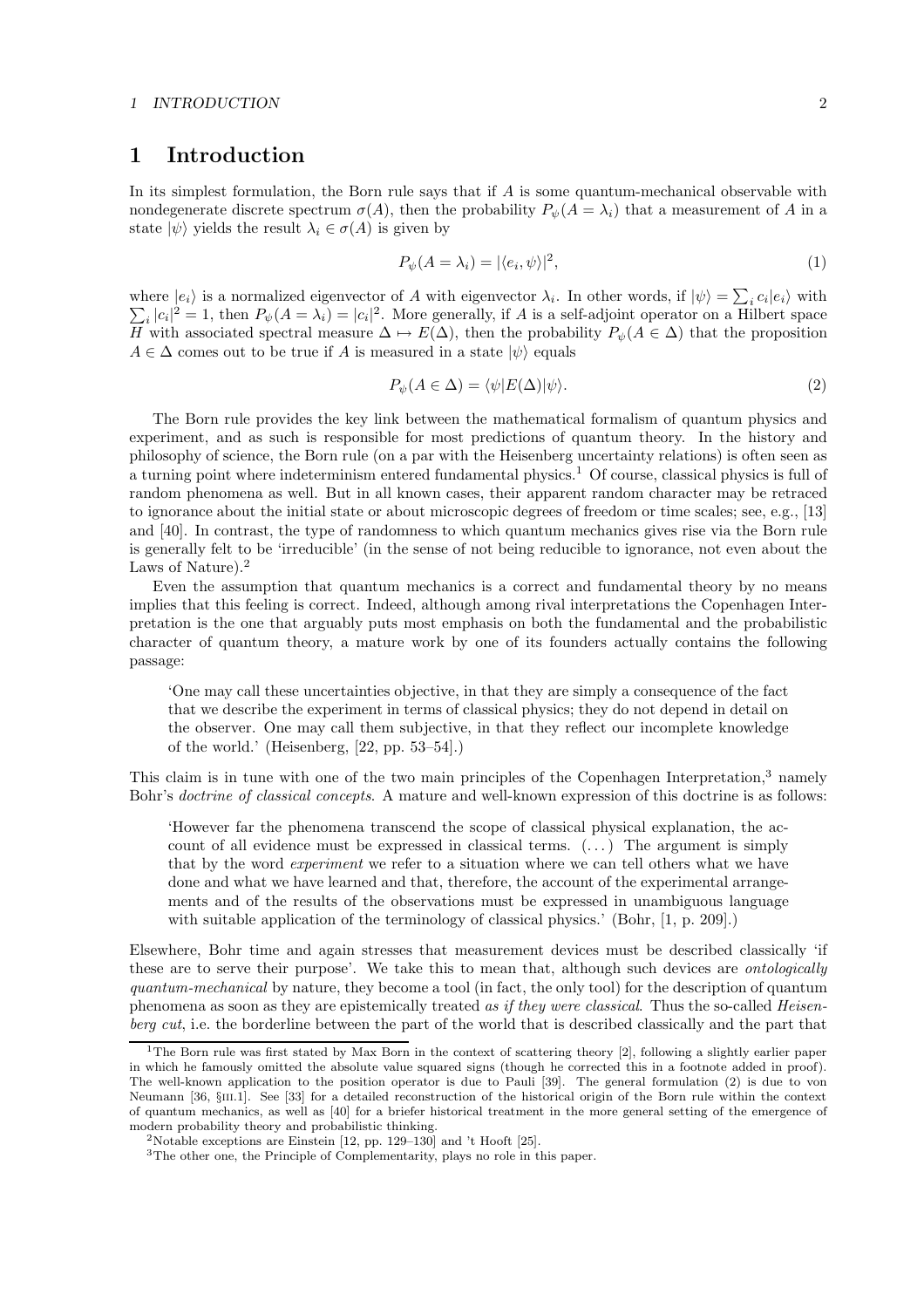#### 1 INTRODUCTION 3

is described quantum-mechanically, is epistemic or (inter)subjective in nature and hence movable; see also [43, 44]. In our opinion, this ideology provides an attractive qualitative basis for the understanding of randomness in Nature, for it preserves the fundamental difference between random phenomena in classical and in quantum physics (the given explanation of quantum probabilities as arising from the classical description of some part of the world would not make any sense if applied to classical probabilities), while discarding the notion of strictly 'irreducible' randomness (which is only defined through negation and quite possibly makes no philosophical sense at all).

However, little (if any) work has been done in relating this ideology to the Born rule, which in the Copenhagen Interpretation simply seems to be taken for granted as a mathematical recipe that requires no explanation. It is the purpose of the present paper to fill this gap: as we shall see, the Born rule can actually be derived from a particular instance of Bohr's doctrine of classical concepts, provided one identifies the Born probabilities with the relative frequencies of outcomes in long runs of measurements on a quantum system.<sup>4</sup> As always, the mathematical implementation of Bohr's philosophical ideas is ambiguous; as far as his doctrine of classical concepts is concerned, we read it as saying that a quantum system described by a noncommutative algebra A of observables is empirically accessible only through commutative algebras associated with A. <sup>5</sup> For convenience, and in line with the modern mathematical description of quantum theory [47, 3, 19, 45, 31, 32], we assume that these algebras are in fact (unital)  $C^*$ -algebras. The simplest kind of commutative algebras associated with A are its (unital) commutative  $C^*$ -subalgebras; in this paper we need a more subtle limiting procedure to 'extract' a commutative C ∗ -algebra of macroscopic observables.

Our derivation of the Born rule relies on certain ideas that were originally proposed by Finkelstein [17] and Hartle [21], whose work was continued by Ochs [38], Bugajski and Motyka [5], Farhi, Goldstone and Gutmann [15], and Van Wesep [50].<sup>6</sup> We review this development in Section 2, either incorporating or circumventing critique of the papers just listed that has been issued by a number of authors, including Cassinello and Sánchez-Gómez [6] and Caves and Schack [7]. Their critique has been partly of a mathematical and partly of a conceptual nature, but in our opinion one of the most devastating arguments against the program in question, namely its reliance on the so-called eigenstate-eigenvalue link, has not been made before.

We will show how the program of deriving the Born rule from 'first principles' can nonetheless be carried out if it is underwritten by Bohr's doctrine of classical concepts (in its reading mentioned above). The mathematical formalism needed to accomplish this starts from the modern algebraic approach to the quantum theory of large systems [47, 3, 19, 23, 35, 45], which, however, we need to reformulate in order to incorporate Bohr's doctrine in an optimal way. This reformulation is based on the unified picture provided by continuous fields of  $C^*$ -algebras [10, 29] in the description of the classical limit of quantum mechanics. This limit actually has (at least) two guises, namely the limit  $\hbar \rightarrow 0$  of Planck's constant going to zero, and the limit  $N \to \infty$  of a system size going to infinity. Both can be brought under the umbrella of continuous fields of C<sup>\*</sup>-algebras; for  $\hbar \to 0$  this was done in [31], and for  $N \to \infty$ it was announced in [32] and will be completed in the present paper, where essential use is made of ideas of Raggio and Werner [41] and Duffield and Werner [11]. In fact, once the appropriate framework has been set up in Section 3, the derivation of the Born rule in Section 4 will turn out to be almost trivial.

This paper is part of a larger research programme, whose goal it is to interpret quantum mechanics entirely in terms of its classical limit. This is meant as a technical implementation of the Copenhagen Interpretation as originally formulated by Bohr and Heisenberg (cf. [27]), whose goal was expressed quite well by Landau and Lifshitz [30, p. 3]:

"Thus quantum mechanics occupies a very unusual place among physical theories: it contains classical mechanics as a limiting case, yet at the same time it requires this limiting case for its own formulation."

 $4$ With this limited goal it is not even necessary to mention single-case probabilities, let alone interpret them; doing so requires a far deeper analysis, which will be the subject of a sequel paper, based on [24].

<sup>5</sup>Apart from leading to the Born rule, this reading also gives rise to a very pretty description of complementarity through the mathematical framework of topos theory; see [24]. Cf. Scheibe [43] and Howard [26] for different readings of the doctrine of classical concepts.

<sup>&</sup>lt;sup>6</sup>Some of these papers were not quite written in support of the Copenhagen Interpretation but rather against it, usually defending the Everettian stance.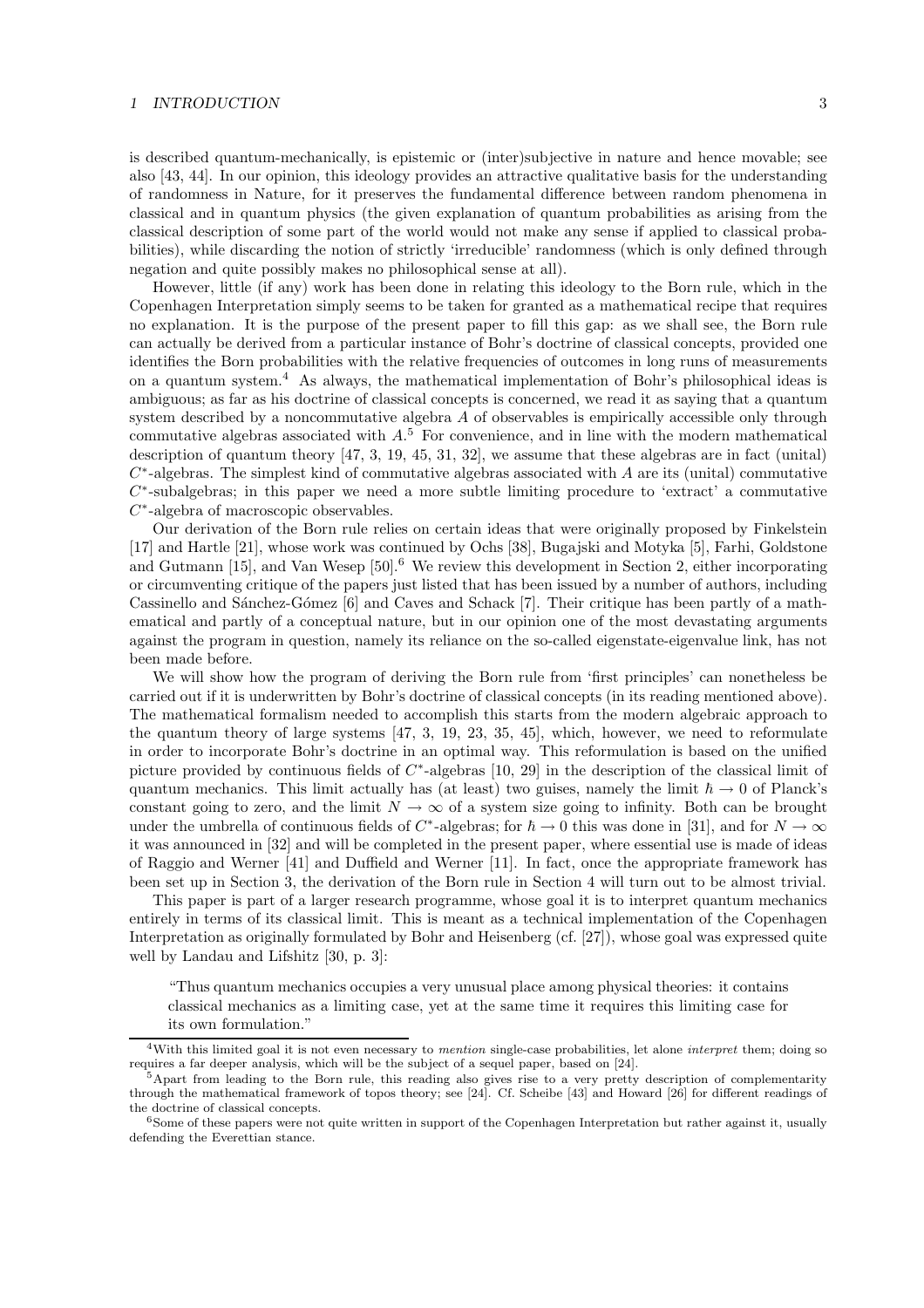### 2 The strong law of large numbers in quantum theory

Let us first review what has been achieved mathematically in [17, 21, 38, 5, 15, 50]. For simplicity, we restrict ourselves to the simple situation of repeated measurements on a two-level (or, in current parlance, one-qubit) system, i.e. with Hilbert space  $\mathbb{C}^2$ . Suppose we have an observable A (i.e. a hermitian  $2 \times 2$ matrix) with eigenvalues 0 and 1 and corresponding orthogonal eigenstates  $|0\rangle$  and  $|1\rangle$ . A long series of measurements of A in a given initial state  $|\psi\rangle \in \mathbb{C}^2$  (prepared anew for each subsequent measurement) will produce a sequence  $x = (x_1, x_2, \ldots)$ , where  $x_i = 0$  or 1. We idealize a long series of measurements as an infinite one, so that  $x \in 2^{\mathbb{N}}$ , with  $2 = \{0, 1\}$  and the space of infinite binary sequences is denoted by  $2^{\mathbb{N}} = \{x : \mathbb{N} \to 2\}$ . We define  $p \in [0, 1]$  as the Born probability

$$
p = |\langle 1|\psi \rangle|^2,\tag{3}
$$

so that  $|\langle 0|\psi\rangle|^2 = 1 - p$ .

We first review the classical strong law of large numbers relevant to  $\underline{2}^{\mathbb{N}}$ , seen as a measure space with Borel structure generated by the sets

$$
B_k^{(\epsilon)} = \{x : \mathbb{N} \to \underline{2} \mid x_k = \epsilon\},\tag{4}
$$

where  $k \in \mathbb{N}$  and  $\epsilon \in \underline{2}$ . For any  $p \in [0,1]$ , consider the probability measure  $\mu_p$  on  $\underline{2}$  defined by  $\mu_p(0) = 1 - p$  and  $\mu_p(1) = p$ . This defines a probability measure  $\mu_p^{\infty}$  on  $\underline{2}^{\mathbb{N}}$  for which  $\mu_p^{\infty}(B_k^{(1)})$  $\binom{1}{k}$  = p and  $\mu_p^\infty(B_k^{(0)}$  $\binom{0}{k}$  = 1 – p for all k. Let

$$
L_p = \left\{ x \in \underline{2}^{\mathbb{N}} \mid \lim_{N \to \infty} \frac{1}{N} \sum_{k=1}^{N} x_k = p \right\} \subset \underline{2}^{\mathbb{N}}.
$$
 (5)

This is a Borel set. The strong law of large numbers states that

$$
\mu_p^{\infty}(L_p) = 1. \tag{6}
$$

A measure theorist will read this as is stands:  $L_p$  has measure one with respect to  $\mu_p^{\infty}$ . A probability theorist defines functions  $f_k : \underline{2}^{\mathbb{N}} \to \underline{2}$  by  $f_k(x) = x_k$ , notes that the  $f_k$  are i.i.d. random variables, and says that the sequence of functions  $(1/N)\sum_{k=1}^{N} f_k$  on  $2^{\mathbb{N}}$  converges pointwise to p with probability one (or almost surely) with respect to  $\mu_p^{\infty}$ . A physicist defines an elementary proposition (or 'yes-no question')  $\chi_{L_p}$  (i.e. the characteristic function of  $L_p$ ) on the 'phase space'  $\underline{2}^{\mathbb{N}}$ , which is answered by yes in a pure state x if  $\lim_{N\to\infty}\frac{1}{N}\sum_{k=1}^{N}x_k=p$ , and by no otherwise. The probability measure  $\mu_p^{\infty}$  defines a mixed state on  $\underline{2}^{\mathbb{N}}$ , and (6) gives the state-proposition pairing in the case at hand as

$$
\langle \mu_p^{\infty}, \chi_{L_p} \rangle = 1. \tag{7}
$$

If, for a general yes-no question Q and state  $\rho$ , one initially interprets  $\langle \rho, Q \rangle$  as the probability of obtaining a positive answer to Q in the state  $\rho$  (or, more generally, interprets  $\langle \rho, f \rangle$  as the expectation value of an observable f in a state  $\rho$ ), then one still has to expand this interpretation by stipulating what notion of probability one is using [18, 34]. Even if a probability equals one, as in (7), one still has to declare whether or not one adopts the so-called *Necessity Thesis* [34] (stating that probability one implies certainty). These questions cannot be answered by the mathematical formalism.

The papers just cited attempt to extend the strong law of large numbers to the quantum case, and, not always sensitive to the last remark, draw certain conclusion about quantum mechanics from such an extension. A correct way of proceeding at least mathematically emerges from a combinination of results in [15, 50], as follows. Let  $(\mathbb{C}^2)^{\otimes N} \cong \mathbb{C}^{2N}$  be the N-fold tensor product of  $\mathbb{C}^2$ , and let  $(\mathbb{C}^2)_{\psi}^{\otimes \infty}$  be the separable component of the infinite tensor product  $(\mathbb{C}^2)^{\otimes \infty}$  Hilbert space (in the sense of von Neumann [37]) of  $\mathbb{C}^2$  that contains  $|\psi\rangle^{\otimes \infty}$ , where  $|\psi\rangle \in \mathbb{C}^2$  is a given (unit) vector.<sup>7</sup> The

<sup>7</sup>Apart from the original source [37], this formalism is also explained in e.g. [15] or [14, §6.2]. The details are not relevant here, as we will replace the use of infinite tensor products of Hilbert spaces by a different formalism later on. In any case, the simplest way to define  $(\mathbb{C}^2)_{\psi}^{\otimes \infty}$  is to regard it as the Hilbert space of the GNS-representation of the infinite tensor product  $\mathbb{Q}^{\mathbb{N}} M_2(\mathbb{C})$  (cf. [28, §11.4]) induced by the vector state  $|\psi\rangle^{\otimes \infty}$ ; see Section 4 below.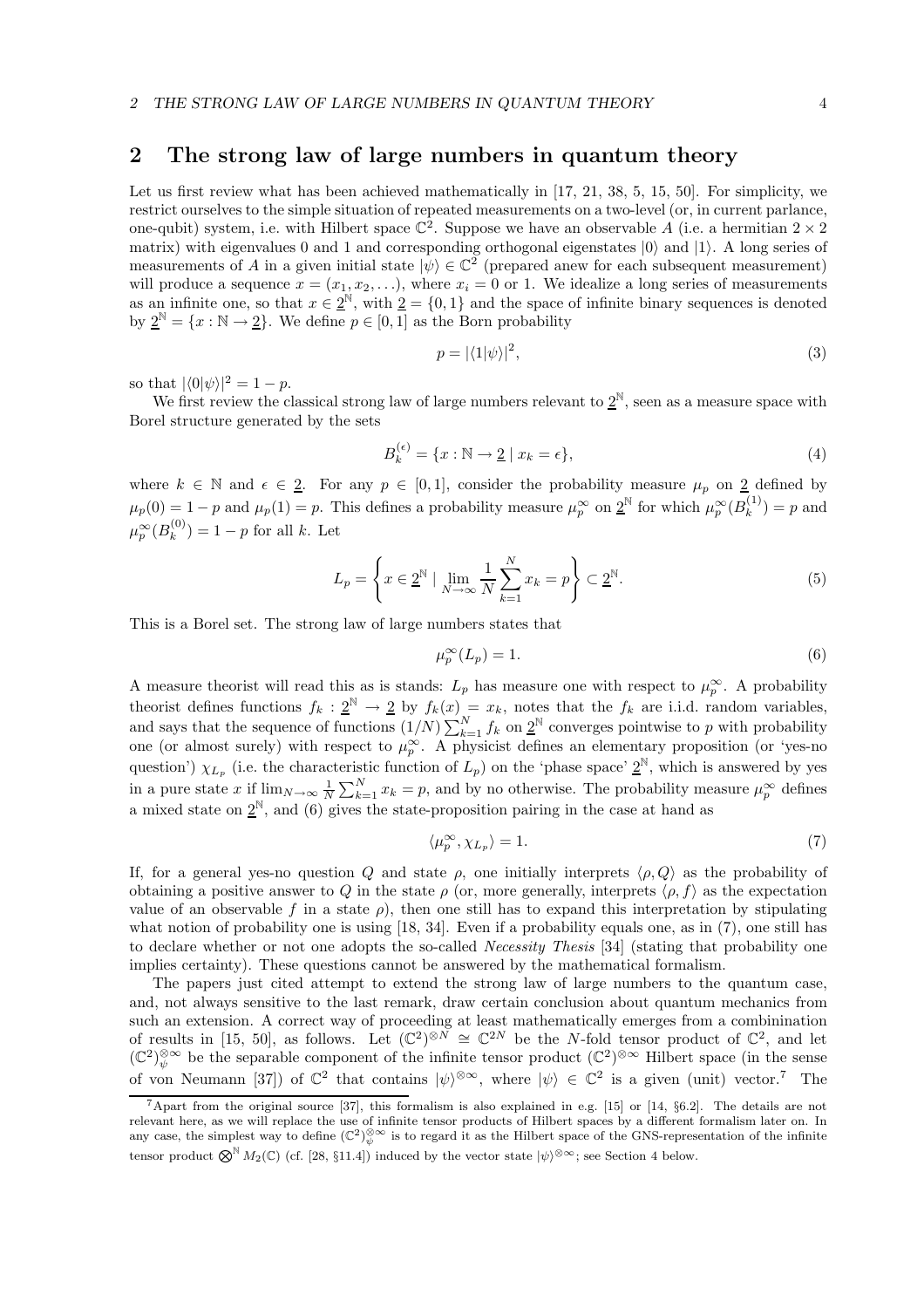unit vector  $|\psi\rangle^{\otimes \infty} \in (\mathbb{C}^2)_{\psi}^{\otimes \infty} \subset (\mathbb{C}^2)^{\otimes \infty}$ , seen as a state, is the quantum analogue of the probability measure  $\mu_p^{\infty}$  in the classical situation just reviewed. The quantum analogue of the proposition  $\chi_{L_p}$  is a projection  $\mathcal{P}(L_p)$  on  $(\mathbb{C}^2)_{\psi}^{\otimes \infty}$ , defined as follows. For each  $k \in \mathbb{N}$ , define a projection  $P_k^{(1)}$  $\mathfrak{b}_k^{(1)}$  on  $(\mathbb{C}^2)^{\otimes \infty}_{\psi}$  by  $P_k^{(1)} = 1 \otimes \cdots |1\rangle\langle 1| \otimes 1 \cdots$ , where the projection  $|1\rangle\langle 1|$  on  $\mathbb{C}^2$  acts on the k'th copy of  $\mathbb{C}^2$  in the infinite tensor product and all other entries are unit matrices on  $\mathbb{C}^2$ . Similarly,  $P_k^{(0)}$  $\binom{1}{k}$  is defined by replacing  $|1\rangle\langle 1|$ by  $|0\rangle\langle 0|$ . The projections  $\{P_k^{(0)}\}$  $(k_k^{(0)}, P_k^{(1)}\}_{k \in \mathbb{N}}$  commute, and generate a complete Boolean algebra  $\mathfrak{P}_{\psi}$  of projections on  $(\mathbb{C}^2)_{\psi}^{\otimes \infty}$ . Let  $\mathfrak{B}_{2^{\mathbb{N}}}$  be the (countably complete) Boolean algebra of Borel sets in  $2^{\mathbb{N}}$ . By Theorem 1 in [50], there is a unique homomorphism  $\mathcal{P}: \mathfrak{B}_{2^{\mathbb{N}}} \to \mathfrak{P}_{\psi}$  of Boolean algebras that satisfies

$$
\mathcal{P}(B_k^{(0)}) = P_k^{(0)}; \n\mathcal{P}(B_k^{(1)}) = P_k^{(1)},
$$
\n(8)

for each  $k \in \mathbb{N}$ . The projection  $\mathcal{P}(L_p)$ , then, is what its notation says, i.e. the image of the Borel set  $L_p \in \mathfrak{B}_{2^{\mathbb{N}}}$  under P. Interpreted as a yes-no question, it asks if a given measurement outcome x has mean p.

Let p be as in  $(3)$ . It is easy to show [50] that  $(6)$  implies

$$
\mathcal{P}(L_p)|\psi\rangle^{\otimes\infty} = |\psi\rangle^{\otimes\infty}.\tag{9}
$$

Regarding the unit vector  $|\psi\rangle^{\otimes \infty}$  as a state  $\psi^{\otimes \infty}$  (in the algebraic sense) on any von Neumann algebra of operators on  $(\mathbb{C}^2)_{\psi}^{\otimes \infty}$  containing  $\mathcal{P}(L_p)$ , we can rewrite  $(9)$  in the form of the classical pairing  $(7)$ , i.e.

$$
\langle \psi^{\otimes \infty}, \mathcal{P}(L_p) \rangle = 1. \tag{10}
$$

Indeed, since  $\mathcal{P}(L_p)$  is a projection, eqs. (9) and (10) are equivalent.

Furthermore, let us define the *frequency operator*  $f_N$  on  $\mathbb{C}^{2N}$  by stipulating that its eigenstates are  $|x_1\rangle \cdots |x_N\rangle$  (where  $x_i = 0$  or 1), with eigenvalues

$$
f_N|x_1\rangle \cdots |x_N\rangle = \frac{1}{N} \sum_{k=1}^N x_k |x_1\rangle \cdots |x_N\rangle.
$$
 (11)

In words,  $f_N$  is the relative frequency of the entry 1 in the list  $(x_1, \ldots, x_N)$ . Clearly,  $f_N$  can be extended to an operator  $f_N^{\psi}$  on  $(\mathbb{C}^2)_{\psi}^{\otimes \infty}$  by

$$
f_N^{\psi} = \frac{1}{N} \sum_{k=1}^N P_k^{(1)}.
$$
 (12)

It then follows from (9) that

$$
\lim_{N \to \infty} f_N^{\psi} |\psi\rangle^{\otimes \infty} = p |\psi\rangle^{\otimes \infty},\tag{13}
$$

with  $p$  given by (3). In fact, defining

$$
f_{\infty}^{\psi} = \mathbf{s} - \lim_{N \to \infty} f_N^{\psi},\tag{14}
$$

where s– lim denotes the limit in the strong operator topology on  $(\mathbb{C}^2)_{\psi}^{\otimes \infty}$ , it can even be shown that

$$
f_{\infty}^{\psi} = p \cdot 1,\tag{15}
$$

where 1 is the unit operator on  $(\mathbb{C}^2)_{\psi}^{\otimes \infty}$ .

Results of this type can be derived quite easily from the modern algebraic approach to the quantum theory of large systems [47, 3, 19, 32]; see below. For the moment, we discuss the interpretation of (15) and especially of its corollary (13).

Authors of papers like [17, 21, 15, 50] argue that, in view of (3) and the definition (12) of  $f_N^{\psi}$ , eq. (13) provides a derivation of the Born rule from the so-called eigenstate-eigenvalue link. This terminology, which sounds like a tautology in mathematics, is often used in the philosophy of physics; see, e.g. [4, 8]. The link in question is the postulate that if A is an observable and  $|\psi\rangle$  is an eigenstate of A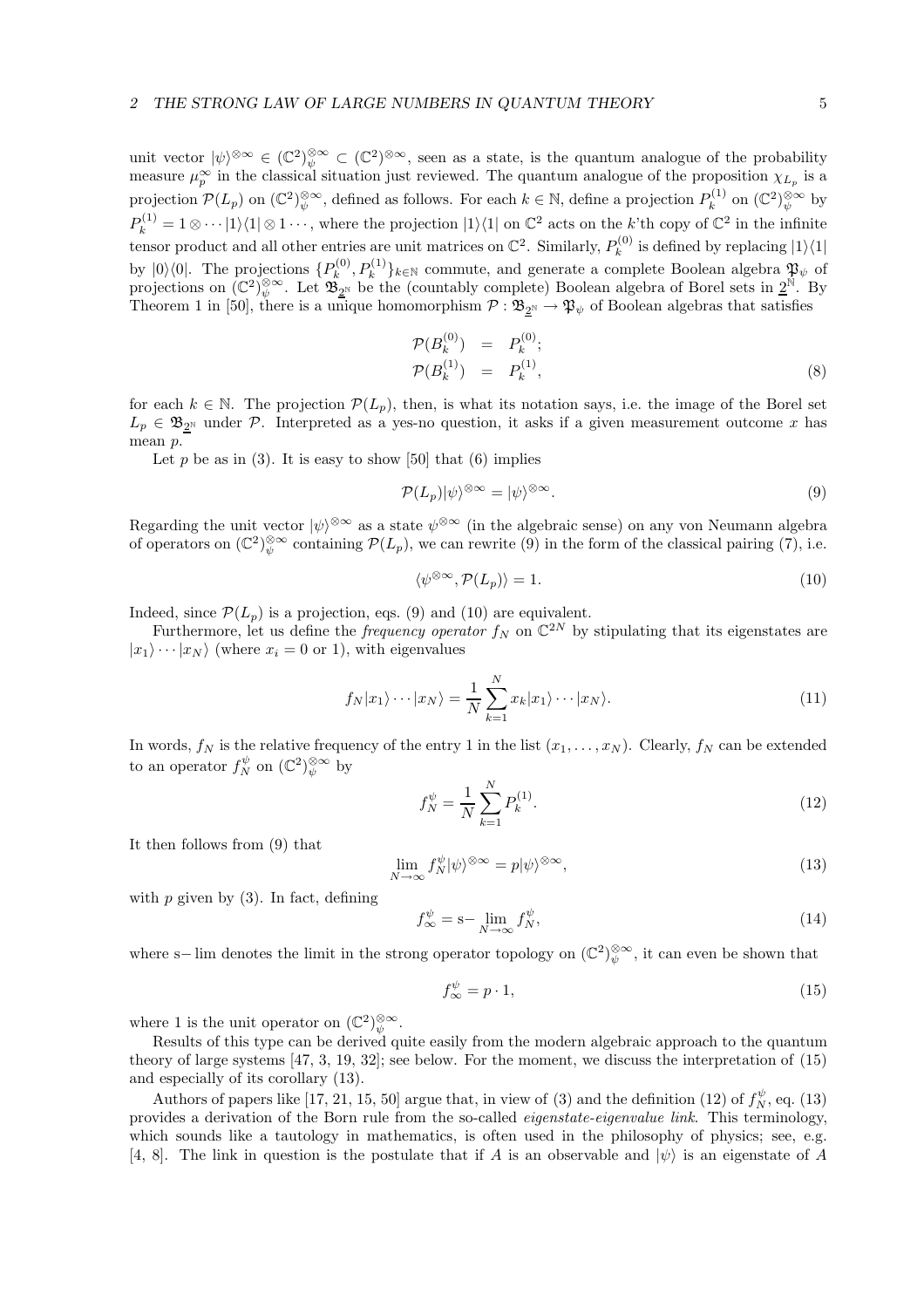with eigenvalue  $\lambda$ , then a measurement of A in the state  $|\psi\rangle$  yields the result  $\lambda$  with certainty.<sup>8</sup> The eigenstate-eigenvalue link is, of course, a special case of the Born rule, but the whole point of the exercise is to derive the Born rule from the eigenstate-eigenvalue link, rather than the other way round.

To assess the claim that (13) provides a derivation of the Born rule from the eigenstate-eigenvalue link, we make three points.<sup>9</sup>

- 1. Applying the eigenstate-eigenvalue link to conclude from (13) that  $f_{\infty}^{\psi}$  has a sharp value p in the state  $|\psi\rangle^{\otimes \infty}$ , is inconsistent with measuring  $f^{\psi}_{\infty}$  by measuring each of its components  $P_k^{(1)}$  $\int_{k_0}^{(1)} \ln (12)$ separately. For each such measurement will disturb the state; neither  $|\psi\rangle^{\otimes \infty}$  nor any  $|\psi\rangle^{\otimes N}$  is an eigenstate of *any*  $P_k^{(1)}$  $k_k^{(1)}$ , not to mention all of them.<sup>10</sup> Hence f is to be measured directly. Although according to [15] this can be done in some cases, it precludes any inference of single-case Born probabilities from (13).
- 2. Even if a measurement of  $f_{\infty}^{\psi}$  were to take place by computing the limit (14) from an infinite list  $x$  of single-case measurements, interpreting Born probabilities as limiting frequencies would face all the usual objections to the frequency interpretation of probability [16, 18, 20, 34].
- 3. The eigenstate-eigenvalue link is the source of the measurement problem in quantum mechanics and hence is held to be unsound by most contemporary specialists in the foundations of quantum mechanics (see [4, 8] and references therein). Indeed, the eigenstate-eigenvalue link cannot be found in the writings of Bohr and Heisenberg; it was first postulated by Dirac [9].

The first two points were also made in  $[6, 7]$ , but despite our adding the third objection, we hesitate in following the authors of these papers in concluding that the program of deriving the Born probabilities from properties of the frequency operator is "flawed at every step" [7]. Indeed, by changing both the conceptual and the mathematical setting we will see that each of these objections can be met:

- 1. Changing the definition of the frequency operator  $f_{\infty}^{\psi}$  from a strong operator limit on a Hilbert space (which even depends on the state  $|\psi\rangle$ ) to an element  $f_{\infty}$  of a *commutative* (i.e. classical)  $C^*$ -algebra of macroscopic observables (which is independent of  $|\psi\rangle$ ) 'stabilizes' f against perturbations. Thus, without jeopardizing our derivation and interpretation of the Born rule, the frequency operator can be measured either directly (as suggested in [15]), or in terms of repeated measurements of the underlying observable A in the state  $|\psi\rangle$ . The latter procedure determines the possible values (0 or 1) of each  $P_k^{(1)}$  $f_k^{(1)}$  for  $k = 1, ..., N < \infty$ , upon which one takes the limit  $N \to \infty$ . This seems to correspond to experimental practice.
- 2. The second objection is obviated if one simply interprets the possible values of the frequency operator  $f_{\infty}$  according to its definition, i.e. as limiting frequencies of either a single experiment on a large number of sites or a long run of individual experiments on single sites. In particular, one should refrain from making any statement about single-case probabilities. On this view, the Born rule simply says *nothing* about individual experiments on single sites.<sup>11</sup>
- 3. Instead of relying on the controversial eigenvector-eigenvalue link in quantum theory, our derivation will just assume that pure states in *classical physics* have the usual interpretation as 'truthmakers' that assign sharp values to observables.

<sup>&</sup>lt;sup>8</sup>Philosophical realists adhering to the eigenstate-eigenvalue link would simply say that A has the value  $\lambda$  in the eigenstate  $|\psi\rangle$ , but precisely among realists it has become fashionable to deny the eigenstate-eigenvalue link for the reasons mentioned in the main text [4, 8]. For example, in Bohmian mechanics position always has a sharp value, whereas in the modal interpretation of quantum mechanics the link is dropped in a more flexible way.

<sup>&</sup>lt;sup>9</sup>We leave it to the reader to assess the more far-reaching claim in [50] that (13) "nullifies any remaining objection to the many-worlds view". Given their recent attempt to derive the Born rule in a completely different way [42, 51], this claim is apparently not even supported by adherents of the many-worlds interpretation.

<sup>&</sup>lt;sup>10</sup>In fact, any component of the complete von Neumann tensor product  $(\mathbb{C}^2)^{\otimes \infty}$  containing at least one simultaneous eigenstate of all  $P_k^{(1)}$  is orthogonal in its entirety to  $(\mathbb{C}^2)_{\psi}^{\otimes \infty}$ .

 $11$  Except in an empty way, as in Popper's so-called propensity interpretation of probability [18, 34].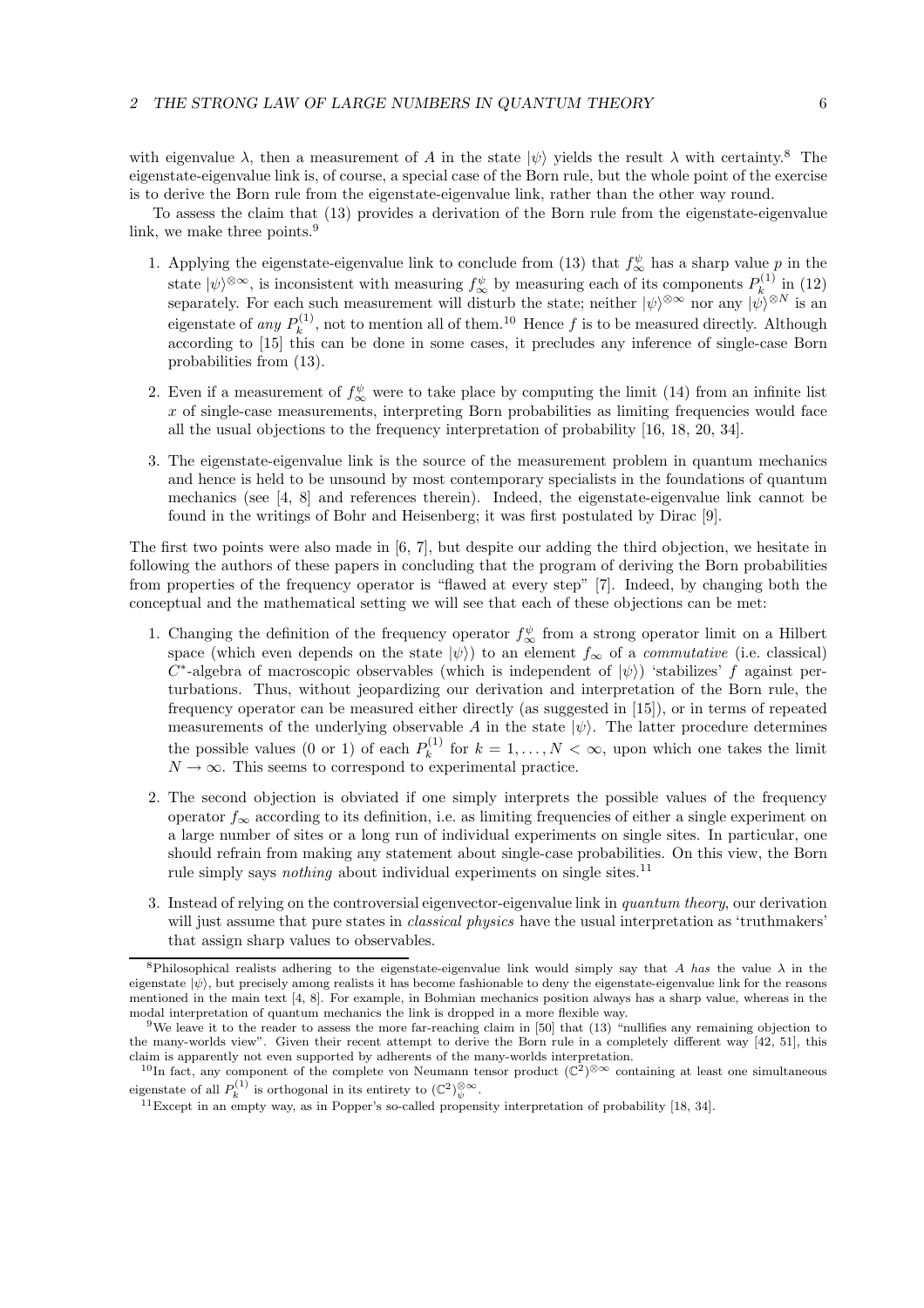### 3 Large quantum systems and the Born rule

## 3.1 Continuous field of  $C^*$ -algebras

In experimental physics, theoretical predictions based on the Born rule are typically checked by performing N identical experiments on a given quantum system in a given state  $|\psi\rangle$ , where N is large. This situation is idealized by taking the limit  $N \to \infty$ . We describe this limit in a way that reorganizes the well-known algebraic description of infinite quantum systems by quasilocal  $C^*$ -algebras [47, 3, 19] and macroscopic observables [23, 35, 41, 11, 45] into our preferred tool in the mathematical analysis of classical behaviour in quantum theory [31, 32], namely continuous fields of  $C^*$ -algebras. For the reader's convenience we recall the latter notion, replacing the original definition of Dixmier [10] by the equivalent formulation of Kirchberg and S. Wassermann [29]. By a morphism we mean a <sup>\*</sup>-homomorphism.

**Definition 1** A continuous field of  $C^*$ -algebras over a locally compact Hausdorff space X consists of a C<sup>\*</sup>-algebra A, a collection of C<sup>\*</sup>-algebras  $\{A_x\}_{x\in X}$ , and a surjective morphism  $\varphi_x : A \to A_x$  for each  $x \in X$ , such that:

- 1. The function  $x \mapsto ||\varphi_x(A)||_x$  is in  $C_0(X)$  for each  $A \in \mathcal{A}$  (where  $|| \cdot ||_x$  is the norm in  $\mathcal{A}_x$ ).
- 2. The norm of  $A \in \mathcal{A}$  is  $||A|| = \sup_{x \in X} ||\varphi_x(A)||$ .
- 3. The C<sup>\*</sup>-algebra A is a  $C_0(X)$  module in the sense that for any  $f \in C_0(X)$  and  $A \in \mathcal{A}$  there is an element  $fA \in \mathcal{A}$  for which  $\varphi_x(fA) = f(x)\varphi_x(A)$  for all  $x \in X$ .

A continuous section of the field is a map  $x \mapsto A_x \in \mathcal{A}_x$  for which there is an  $A \in \mathcal{A}$  such that  $A_x = \varphi_x(A)$  for all  $x \in X$ .

It follows that the  $C^*$ -algebra  $\mathcal A$  may actually be identified with the space of continuous sections of the field: if we do so, the morphism  $\varphi_x$  is just the evaluation map at x. The general idea is that the family  $(\mathcal{A}_x)_{x\in X}$  of C<sup>\*</sup>-algebras is glued together by specifying a topology on the bundle  $\prod_{x\in X}\mathcal{A}_x$  (disjoint union). This topology is defined indirectly via the specification of the space of continuous sections of the bundle (cf. the Serre–Swan Theorem for vector bundles). The third condition makes  $\mathcal{A}$  a  $C_0(X)$ -module in the sense that there exists a nondegenerate morphism from  $C_0(X)$  to the center of the multiplier algebra of A.

This seemingly technical definition turns out to provide an attractive framework for the study of the classical limit of quantum mechanics. In the scenario  $\hbar \to 0$ , the parameter space X is typically  $X = [0, 1]$ , and  $\mathcal{A}_0$  is the commutative C<sup>\*</sup>-algebra of C<sub>0</sub>-functions on some classical phase space. For each  $\hbar > 0$ , one then constructs  $A_{\hbar}$  as the algebra of quantum observables for varying  $\hbar$  (it may or may not be the case that the  $A_{\hbar}$  are isomorphic for different values of  $\hbar$ ). Continuous sections of the field then describe quantization and the classical limit of observables at one go [31]. More generally, the classical theory is 'glued' to the corresponding quantum theories via the continuous field structure.

#### 3.2 Macroscopic and quasilocal observables

To describe large quantum systems and their possible classical behaviour, we use the one-point compactification  $X = \mathbb{N}$ . This is homeomorphic to  $\{0\} \cup 1/\mathbb{N} \subset \mathbb{R}$  in the relative topology borrowed from R, viz. under the map  $n \mapsto 1/n$  and  $\infty \mapsto 0$  (where  $\infty$  is the compactification point added to N).

To derive the Born rule, we need N copies of a single quantum system with unital algebra of observables  $A_1$  (e.g.,  $A_1 = M_2(\mathbb{C})$  as above). From the single  $C^*$ -algebra  $A_1$ , we are going to construct two quite different continuous fields of  $C^*$ -algebras over N̄, called  $\mathcal{A}^{(c)}$  and  $\mathcal{A}^{(q)}$ . These fields coincide as far as their fibers above  $N \in \mathbb{N}$  are concerned, which are given by

$$
\mathcal{A}_N^{(c)} = \mathcal{A}_N^{(q)} = \mathcal{A}_1^{\otimes N}.\tag{16}
$$

Here  $\otimes$  is the *spatial* tensor product; see, e.g., [28, Ch. 11]. However, the two fields differ in their respective fibers above the limit point  $\infty$ , given by

$$
\mathcal{A}_{\infty}^{(c)} = C(\mathcal{S}(\mathcal{A}_1)); \tag{17}
$$

$$
\mathcal{A}_{\infty}^{(q)} = \underline{\lim}_{N} \mathcal{A}_{1}^{\otimes N}.
$$
 (18)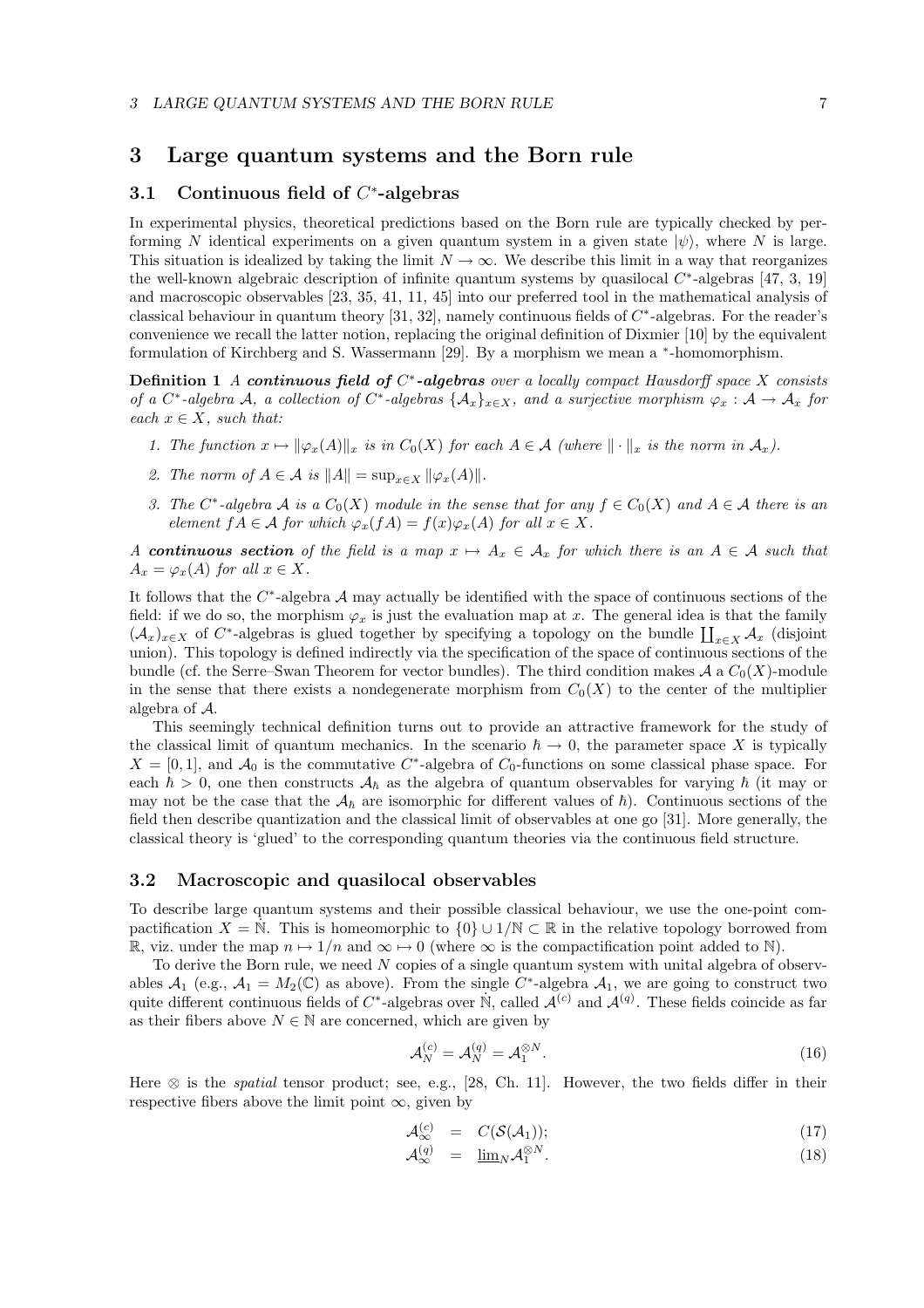Here  $\mathcal{S}(\mathcal{A}_1)$  is the state space of  $\mathcal{A}_1$  (equipped with the weak<sup>\*</sup>-topology),<sup>12</sup> and the C<sup>\*</sup>-algebra in the right-hand side of (18) is the inductive limit with respect to the inclusion maps  $\mathcal{A}_1^{\otimes N} \hookrightarrow \mathcal{A}_1^{\tilde{N}+1}$  given by  $A_N \mapsto A_N \otimes 1$  (see below for an explicit description).<sup>13</sup>

In order to define the continuous sections of  $\mathcal{A}_{\infty}^{(c)}$ , we define, for  $M \leq N$ , symmetrization maps  $j_{NM}: \mathcal{A}_1^{\otimes M} \to \mathcal{A}_1^{\otimes N}$  by

$$
j_{NM}(A_M) = S_N(A_M \otimes 1 \otimes \cdots \otimes 1), \qquad (19)
$$

where one has  $N-M$  copies of the unit  $1 \in \mathcal{A}_1$  so as to obtain an element of  $\mathcal{A}_1^{\otimes N}$ . The symmetrization operator  $S_N$ :  $\mathcal{A}_1^{\otimes N} \to \mathcal{A}_1^{\otimes N}$  is given by (linear and continuous) extension of

$$
S_N(B_1 \otimes \cdots \otimes B_N) = \frac{1}{N!} \sum_{\sigma \in \mathfrak{S}_N} B_{\sigma(1)} \otimes \cdots \otimes B_{\sigma(N)},
$$
\n(20)

where  $\mathfrak{S}_N$  is the permutation group (i.e. symmetric group) on N elements and  $B_i \in \mathcal{A}_1$  for all  $i =$  $1, \ldots, N$ . For example,  $j_{N1} : A_1 \to A_1^{\otimes N}$  is given by

$$
j_{N1}(B) = \overline{B}^{(N)} = \frac{1}{N} \sum_{k=1}^{N} 1 \otimes \cdots \otimes B_k \otimes 1 \cdots \otimes 1,
$$
\n(21)

where  $B_k$  is B seen as an element of the k'th copy of  $\mathcal{A}_1$  in  $\mathcal{A}_1^{\otimes N}$ . In particular, for  $\mathcal{A}_1 = M_2(\mathbb{C})$  the frequency operator  $f_N$  in  $\mathcal{A}_1^{\otimes N}$  defined by (11) is of this form, since from (12) we infer that

$$
f_N = j_{N1}(|1\rangle\langle 1|). \tag{22}
$$

More generally, for  $\mathcal{A}_1 = \mathcal{B}(H)$  (the algebra of all bounded operators on a Hilbert space H), the operator that counts the frequency of the eigenstate  $|\lambda\rangle \in H$  of some observable A upon N measurements of A is given by

$$
f_N = j_{N1}(|\lambda\rangle\langle\lambda|). \tag{23}
$$

**Definition 2** We say that a sequence  $(A_1, A_2, \dots)$  with  $A_N \in \mathcal{A}_1^{\otimes N}$  is symmetric when

$$
A_N = j_{NM}(A_M) \tag{24}
$$

for some fixed M and all  $N \geq M$ . We call  $(A_1, A_2, \dots)$  quasisymmetric if for any  $\varepsilon > 0$  there is an  $N_{\varepsilon}$ and a symmetric sequence  $(A'_1, A'_2, \dots)$  such that  $||A_N - A'_N|| < \varepsilon$  for all  $N \ge N_{\varepsilon}$ .

Physically speaking, the tail of a symmetric sequence entirely consists of 'averaged' or 'intensive' observables. which become macroscopic in the limit  $N \to \infty$ . Quasisymmetric sequences have the important property that they mutually commute in the limit  $N \to \infty$ ; more precisely, if  $(A_1, A_2, \dots)$  and  $(A'_1, A'_2, \dots)$  are quasisymmetric sequences, then

$$
\lim_{N \to \infty} \|A_N A'_N - A'_N A_N\| = 0.
$$
\n(25)

Hence we see that in the limit  $N \to \infty$  the quasisymmetric sequences organize themselves in a commutative  $C^*$ -algebra, which we call the  $C^*$ -algebra of macroscopic observables of the given large system. To see that this limit algebra of macroscopic observables is isomorphic to  $C(S(\mathcal{A}_1))$ , we complete the definition of the continuous field  $\mathcal{A}_{\infty}^{(c)}$  by defining its continuous sections.

**Theorem 1** For any unital  $C^*$ -algebra  $A_1$ , the fibers

$$
\mathcal{A}_{N}^{(c)} = \mathcal{A}_{1}^{\otimes N}; \n\mathcal{A}_{\infty}^{(c)} = C(\mathcal{S}(\mathcal{A}_{1}))
$$
\n(26)

<sup>&</sup>lt;sup>12</sup>For example, the state space of  $\mathcal{A}_1 = \mathcal{S}(M_2(\mathbb{C}))$  is isomorphic as a compact convex set to the three-ball  $B^3$  $\{(x, y, z) \in \mathbb{R}^3 \mid x^2 + y^2 + z^2 \leq 1\}$ : describing a state as a density matrix  $\rho$  on  $\mathbb{C}^2$ , the corresponding point  $(x, y, z) \in B^3$ is given by the well-known parametrization  $\rho(x, y, z) = \frac{1}{2}$  $\begin{pmatrix} 1+z & x-iy \end{pmatrix}$  $x + iy$  1 – z « .

<sup>&</sup>lt;sup>13</sup>One often writes  $\overline{\bigcup_{N\in\mathbb{N}}\mathcal{A}_N}$  for the inductive limit  $\underline{\lim}_{N}\mathcal{A}_N$ , where the bar denotes norm completion. In the notation of [28, §11.4], our  $\underline{\lim}_{N} \mathcal{A}_1^{\otimes N}$  corresponds to  $\bigotimes_{a \in \mathbb{A}} \mathfrak{A}_a$  with  $\mathbb{A} = \mathbb{N}$  and  $\mathfrak{A}_a = \mathcal{A}_1$  for all a.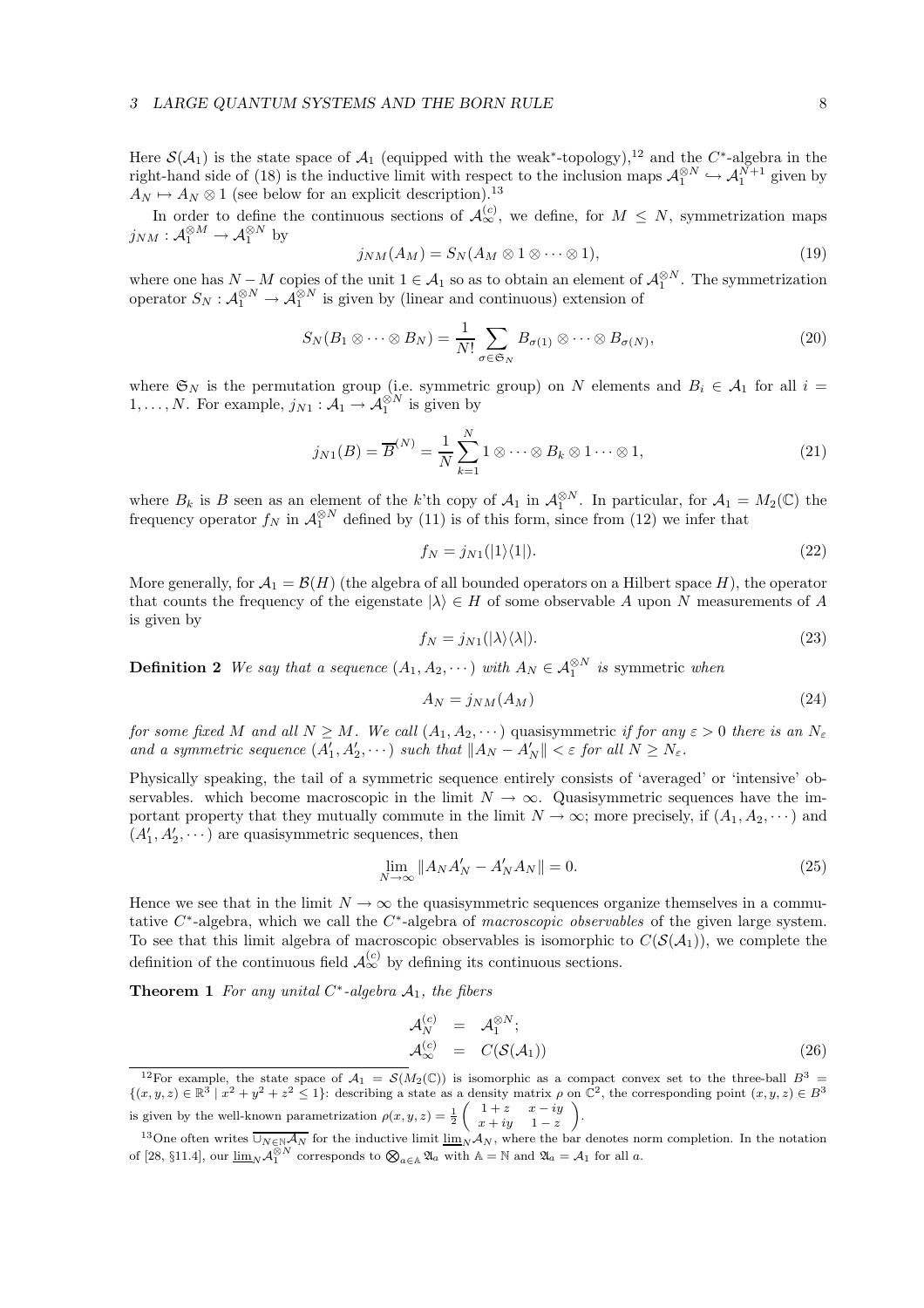form a continuous field of C\*-algebras over  $\dot{\mathbb{N}}$  if the C\*-algebra  $\mathcal{A}^{(c)}$  of continuous sections is defined as follows: a section

$$
A : N \mapsto A_N \in \mathcal{A}_1^{\otimes N};
$$
  

$$
: \infty \mapsto A_{\infty} \in C(\mathcal{S}(\mathcal{A}_1))
$$
 (27)

of the above field is declared to be continuous if the sequence  $(A_1, A_2, \dots)$  is quasisymmetric, and

$$
A_{\infty}(\omega) = \lim_{N \to \infty} \omega^{\otimes N}(A_N). \tag{28}
$$

Here  $\omega \in \mathcal{S}(\mathcal{A}_1)$  and  $\omega^{\otimes N} \in \mathcal{S}(\mathcal{A}_1^{\otimes N})$  is the tensor product of N copies of  $\omega$ , defined by (linear and continuous) extension of  $\omega^{\otimes N}(B_1 \otimes \cdots \otimes B_N) = \omega(B_1) \cdots \omega(B_N)$ ; cf. [28, Prop. 11.4.6]. The limit (28) then exists by definition of an approximately symmetric sequence: if  $(A_1, A_2, \dots)$  is symmetric with (24), one has  $\omega^{\otimes N}(A_N) = \omega^{\otimes M}(A_M)$  for  $N > M$ , so that the tail of the sequence  $(\omega^{\otimes N}(A_N))$  is even independent of N. In the approximately symmetric case one easily proves that  $(\omega^{\otimes N}(A_N))$  is a Cauchy sequence.

**Proof.** To prove that  $\mathcal{A}_{\infty}^{(c)}$  is a continuous field, the main point is to show that

$$
\lim_{N \to \infty} \|A_N\| = \|A_\infty\|,\tag{29}
$$

if  $(A_1, A_2, \dots)$  is quasisymmetric and  $A_\infty$  is given by (28). This is easy to show for symmetric sequences: assume (24), so that  $||A_N|| = ||j_{NN}(A_N)||$  for  $N \geq M$ . By the C<sup>\*</sup>-axiom  $||A^*A|| = ||A^2||$  it suffices to prove (29) for  $A^*_{\infty} = A_{\infty}$ , which implies  $A^*_{M} = A_{M}$  and hence  $A^*_{N} = A_{N}$  for all  $N \geq M$ . One then has  $\|A_N\| = \sup\{|\rho(\widetilde{A}_N)|, \rho \in \mathcal{S}(\mathcal{A}_1^{\otimes N})\}.$  Because of the special form of  $A_N$  one may replace the supremum over the set  $\mathcal{S}(\mathcal{A}_1^{\otimes N})$  of all states on  $\mathcal{A}_1^{\otimes N}$  by the supremum over the set  $\mathcal{S}^p(\mathcal{A}_1^{\otimes N})$  of all symmetric states (see Definition 5 below), which in turn may be replaced by the supremum over the extreme boundary  $\partial \mathcal{S}^p(\mathcal{A}_1^{\otimes N})$  of  $\mathcal{S}^p(\mathcal{A}_1^{\otimes N})$ . The latter consists of all states of the form  $\rho = \omega^{\otimes N}$  [46], so that  $||A_N|| =$  $\sup_{A}(|\omega^{\otimes N}(A_N)|, \omega \in \mathcal{S}(\mathcal{A}_1)\}.$  This is actually equal to  $||A_M|| = \sup \{|\omega^{\otimes M}(A_M)|\}.$  Now the norm in  $\mathcal{A}_{\infty}^{(c)}$  is  $||A_{\infty}|| = \sup\{|A_{\infty}(\omega)|, \omega \in \mathcal{S}(\mathcal{A}_1)\}\$ , and by definition of  $A_{\infty}$  one has  $A_{\infty}(\omega) = \omega^{\otimes M}(A_M)$ . Hence (29) follows.

Given (29), the theorem follows from [31, Prop. II.1.2.3] and the fact that the set of functions  $A_{\infty}$ on  $S(\mathcal{A}_1)$  arising in the said way are dense in  $C(S(\mathcal{A}_1))$  (equipped with the supremum-norm). This follows from the Stone–Weierstrass theorem, from which one infers that the functions in question exhaust  $\mathcal{S}(\mathcal{A}_1)$ .

We now turn to the continuous field  $\mathcal{A}^{(q)}$  defined by the quasilocal observables.

**Definition 3** A sequence  $(A_1, A_2, \dots)$  (where  $A_N \in \mathcal{A}_1^{\otimes N}$ , as before) is called local when for some fixed M and all  $N \geq M$  one has  $A_N = A_M \otimes 1 \otimes \cdots \otimes 1$  (where one has  $N-M$  copies of the unit  $1 \in \mathcal{A}_1$ ), and quasilocal when for any  $\varepsilon > 0$  there is an  $N_{\varepsilon}$  and a local sequence  $(A'_1, A'_2, \dots)$  such that  $||A_N - A'_N|| < \varepsilon$ for all  $N \geq N_{\varepsilon}$ .

The inductive limit  $C^*$ -algebra  $\underline{\lim}_N A_1^{\otimes N}$  then simply consists of all equivalence classes  $[A_1, A_2, \cdots]$ of quasilocal sequences  $(A_1, A_2, \dots)$  under the equivalence relation  $(A_1, A_2, \dots) \sim (B_1, B_2, \dots)$  when  $\lim_{N\to\infty} ||A_N - B_N|| = 0$ . The C<sup>\*</sup>-algebraic structure on  $\mathcal{A}_{\infty}^{(q)}$  is inherited from the quasilocal sequences in the obvious (pointwise) way, except for the norm, which is given by

$$
||[A_1, A_2, \cdots]|| = \lim_{N \to \infty} ||A_N||. \tag{30}
$$

Each  $\mathcal{A}_1^{\otimes N}$  is contained in  $\mathcal{A}_{\infty}^{(q)}$  as a  $C^*$ -subalgebra by identifying  $A_N \in \mathcal{A}_1^{\otimes N}$  with the equivalence class  $[0, \dots, 0, A_N \otimes 1, A_N \otimes 1 \otimes 1, \dots]$  (where the zero's are irrelevant, of course; any entry could have been chosen).

**Theorem 2** For any unital  $C^*$ -algebra  $A_1$ , the fibers

$$
\mathcal{A}_N^{(q)} = \mathcal{A}_1^{\otimes N};
$$
  
\n
$$
\mathcal{A}_\infty^{(q)} = \underline{\lim}_N \mathcal{A}_1^{\otimes N}
$$
\n(31)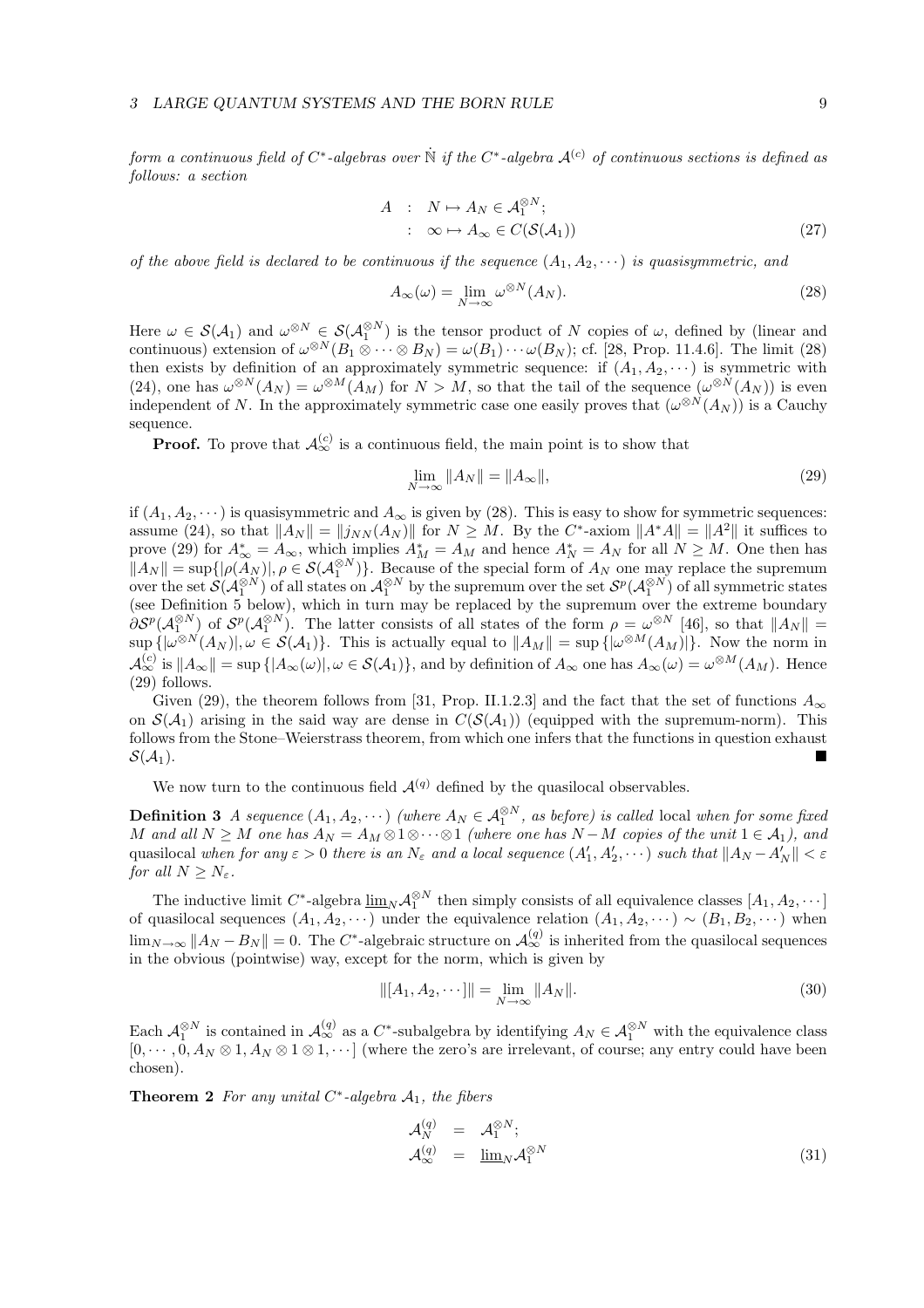form a continuous field of C<sup>\*</sup>-algebras over  $\dot{\N}$  if the C<sup>\*</sup>-algebra  $\mathcal{A}^{(q)}$  of continuous sections is defined as follows: a section

$$
A : N \mapsto A_N \in \mathcal{A}_1^{\otimes N};
$$
  

$$
: \infty \mapsto A_{\infty} \in \underline{\lim}_N \mathcal{A}_1^{\otimes N}
$$
 (32)

of the above field is declared to be continuous if the sequence  $(A_1, A_2, \dots)$  is quasilocal, and

$$
A_{\infty} = [A_1, A_2, \cdots]. \tag{33}
$$

Proof. This time, the first property in Definition 1 is immediate from (30). The other properties are either trivial or follow from [31, Prop. II.1.2.3].

# 4 The Born rule

To see the relevance of the above considerations to the Born rule, we first rederive (15). For any  $\mathcal{A}_1$ , we note that a state  $\rho$  on  $\mathcal{A}_1$  defines a state  $\rho^{\otimes \infty}$  on  $\underline{\lim}_N \mathcal{A}_N$  by

$$
\rho^{\otimes \infty}([A_1, A_2, \dots,]) = \lim_{N \to \infty} \rho^{\otimes N}(A_N),\tag{34}
$$

which limit is easily seen to exist by first approximating a quasilocal sequence by a local one.

We take  $A_1 = B(H)$  and pick a unit vector  $|\psi\rangle \in H$  with associated pure state  $\psi$  on  $A_1$ . As in (34), the infinite tensor product  $\psi^{\otimes \infty}$  defines a state on  $\mathcal{A}_{\infty}^{(q)}$ , which is pure by [28, Prop. 11.4.7]. Hence the associated GNS-representation  $\pi_{\psi^{\otimes\infty}}(\mathcal{A}_{\infty}^{(q)})$  is irreducible; we may identify its carrier space  $H_{\psi^{\otimes\infty}}$  with the separable component  $H_{\psi}^{\otimes \infty}$  of von Neumann's infinite tensor product  $H^{\otimes \infty}$  that contains  $|\psi\rangle^{\otimes \infty}$  as the cyclic vector  $\Omega_{\psi\otimes\infty}$  of the GNS-construction (cf. [14, Ch. 6] and also see Section 2 above).

Each operator  $f_N$  defined by (23) lies in  $\mathcal{A}_1^{\otimes N}$  and hence in  $\mathcal{A}_\infty^{(q)}$ . Although  $\lim_{N\to\infty} f_N$  does not exist within  $\mathcal{A}_{\infty}^{(q)}$ , one may consider a possible limit  $\lim_{N\to\infty} \pi_{\psi^{\otimes\infty}}(f_N)$  as an operator on  $H_{\psi^{\otimes\infty}}$ . This limit indeed exists in the strong operator topology, and commutes with all elements of  $\pi_{\psi^{\otimes \infty}}(\mathcal{A}_{\infty}^{(q)})$  (this is easily checked to be the case for any quasisymmetric sequence). Since  $\pi_{\psi^{\otimes \infty}}$  is irreducible, the limit operator must be a multiple of the unit, and using (34) and (23) one computes the constant as

$$
\mathbf{s} - \lim_{N \to \infty} \pi_{\psi^{\otimes \infty}}(f_N) = |\langle \lambda | \psi \rangle|^2 \cdot 1. \tag{35}
$$

This generalizes (15), and also, to our mind, gives an impeccable derivation of it. The type of derivation of the Born rule reviewed in Section 2 is based on (35), but despite the fact that its mathematical status has now been clarified, it faces the conceptual problems listed in that section.

To solve these problems, we use the continuous field  $\mathcal{A}^{(c)}$  instead of  $\mathcal{A}^{(q)}$ , again with  $\mathcal{A}_1 = B(H)$ . Identifying a density matrix  $\rho$  on H with a state on  $B(H)$  in the usual way by  $\rho(B) = \text{Tr } \rho B$ , for a symmetric sequence with  $A_N = j_{N1}(B)$  (see (21)) one easily finds

$$
A_{\infty}(\rho) = \text{Tr}\,\rho B. \tag{36}
$$

Our key application then arises from the frequency operator (23), which amounts to the choice  $B =$  $|\lambda\rangle\langle\lambda|$ . In that case (36) becomes

$$
f_{\infty}(\rho) = \langle \lambda | \rho | \lambda \rangle. \tag{37}
$$

In particular, if  $|\psi\rangle \in H$  is a unit vector and  $\rho = |\psi\rangle \langle \psi|$ , defining a vector state  $\psi$  on  $B(H)$  by  $\psi(A) = \langle \psi | A | \psi \rangle$ , one has

$$
f_{\infty}(\psi) = |\langle \lambda | \psi \rangle|^2. \tag{38}
$$

This is the Born rule, at least formally. To understand why this identification is correct also conceptually, at least in the context of the Copenhagen Interpretation, one has to realize the following. Unlike its counterpart in (35), the limit operator  $f_{\infty}$  in (38) is by construction an element of a commutative algebra, namely the  $C^*$ -algebra  $C(\mathcal{S}(\mathcal{A}_1))$  of macroscopic observables attached to the N-fold duplication of  $\mathcal{A}_1$  for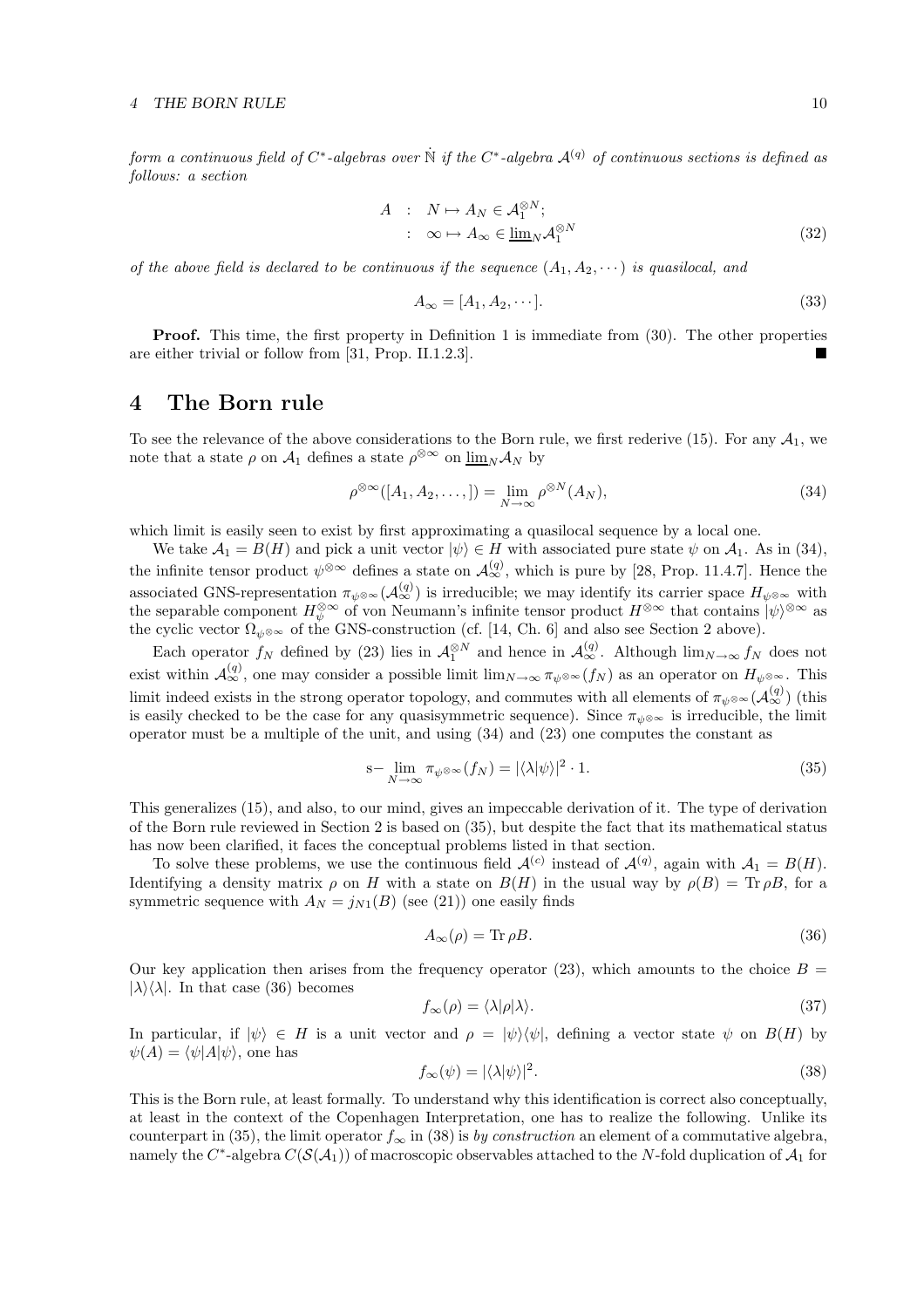#### 4 THE BORN RULE 11

 $N \to \infty$ . According to Bohr's doctrine of classical concepts (cf. the Introduction), any statement about the quantum system described by  $\mathcal{A}_1$  has to be made through commutative  $C^*$ -algebras  $\mathcal C$  associated to  $A_1$ , and has to use "the terminology of classical physics". This terminology includes the role of pure states as 'truthmakers', in the sense that if  $f : M \to \mathbb{R}$  is a classical observable defined as a real-valued function on some phase space M, then a point  $\rho \in M$  validates the proposition  $f = \lambda$  for  $\lambda = f(\rho)$  with certainty. This is precisely what happens in (38), which uses  $\mathcal{C} = C(\mathcal{S}(\mathcal{A}_1))$ , hence  $M = \mathcal{S}(\mathcal{A}_1)$ , and states that in the classical state  $\psi$ , the observable  $f_{\infty}$  simply has the (sharp) value  $|\langle \lambda | \psi \rangle|^2$ . Thus one has a non-probabilistic statement in classical physics, which expresses a probabilistic observation about quantum physics.

The specific way in which  $f_N$  converges to  $f_\infty$  as a continuous section of  $\mathcal{A}^{(c)}$ , as well as its relationship to (35), is clarified by the following device [31, 32].

**Definition 4** A continuous field of states on a continuous field of  $C^*$ -algebras  $(A, \{A_x\}_{x \in X}, \{\varphi_x\}_{x \in X})$ over X is a family of states  $\omega_x$  on  $\mathcal{A}_x$ , defined for each  $x \in X$ , such that  $x \mapsto \omega_x(A_x)$  is continuous on X for each  $A \in \mathcal{A}$  (i.e. for each continuous section  $x \mapsto \varphi_x(A) \equiv A_x$  of the field of  $C^*$ -algebras).

In the case at hand, where  $X = \dot{N}$ , this only imposes the condition

$$
\omega_{\infty}(A_{\infty}) = \lim_{N \to \infty} \omega_N(A_N), \tag{39}
$$

for each continuous section A of the field in question, which we take to be either  $\mathcal{A}^{(c)}$  or  $\mathcal{A}^{(q)}$ . Indeed, the relationship between these two continuous fields of  $C^*$ -algebras is most easily studied through their respective continuous fields of states.

Any state  $\omega$  on  $\mathcal{A}_{\infty}^{(q)}$  trivially defines a continuous fields of states on  $\mathcal{A}^{(q)}$  by restriction, using the inclusion  $\mathcal{A}_1^{\otimes N} \subset \underline{\lim}_{N \to \infty} \mathcal{A}_1^{\otimes N}$  explained just above Theorem 2. The ensuing family of states  $\omega_N$  on  $\mathcal{A}_1^{\otimes N}$  does not necessarily extend to a continuous field on  $\mathcal{A}^{(c)}$ , and - especially in the context of the Born rule - it is interesting to find examples when they do.

**Definition 5** A state  $\omega$  on  $\underline{\lim}_{N} \mathcal{A}_1^{\otimes N}$  is symmetric when each of its restrictions to  $\mathcal{A}_1^{\otimes N}$  is invariant under the natural action of the symmetric group  $\mathfrak{S}_N$  on  $\mathcal{A}_1^{\otimes N}$  (under which  $\sigma \in \mathfrak{S}_N$  maps an elementary tensor  $A_N = B_1 \otimes \cdots \otimes B_N \in \mathcal{A}_1^{\otimes N}$  to  $B_{\sigma(1)} \otimes \cdots \otimes B_{\sigma(N)}$ .

Such states were analyzed by Størmer [46], who proved a noncommutative version of De Finetti's wellknown representation theorem in classical probability: any symmetric state  $\omega$  on  $\underline{\lim}_N \mathcal{A}_1^{\otimes N}$  has a unique decomposition

$$
\omega = \int_{\mathcal{S}(\mathcal{A}_1)} d\mu(\rho) \,\rho^{\otimes \infty},\tag{40}
$$

where  $\mu$  is a probability measure on  $\mathcal{S}(\mathcal{A}_1)$ , and  $\rho^{\otimes \infty}$  is defined as in (34).

**Theorem 3** Let  $\omega$  be a symmetric state on  $\underline{\lim}_{N} A_1^{\otimes N}$  with decomposition (40), and let  $\omega_N$  be the restriction of  $\omega$  to  $\mathcal{A}_1^{\otimes N}$ . Define a state  $\omega_{\infty}$  on  $\mathcal{A}_{\infty}^{(c)} = C(\mathcal{S}(\mathcal{A}_1))$  by

$$
\omega_{\infty}(f) = \mu(f) \equiv \int_{\mathcal{S}(\mathcal{A}_1)} d\mu(\rho) f(\rho). \tag{41}
$$

Then the family of states  $\{\omega_N, \omega_\infty\}_{N\in\mathbb{N}}$  satisfies (39) for any  $A \in \mathcal{A}^{(c)}$  and hence defines a continuous family of states on  $\mathcal{A}^{(c)}$ .

**Proof.** This is immediate from  $(28)$  and  $(40).^{14}$ 

We now see that the state  $\omega = \psi^{\otimes \infty}$  used at the beginning of this section is an example of Definition 5, for which the associated measure  $\mu$  in (40) and (41) is the Dirac measure  $\delta_{\psi}$  concentrated at  $\psi \in \mathcal{S}(\mathcal{A}_1)$ . The states  $\omega_N$  on  $\mathcal{A}_1^{\otimes N}$  are, of course, given by  $\omega_N = \psi^{\otimes N}$ , and the function  $N \mapsto \omega_N(f_N)$  has constant value  $|\langle \lambda | \psi \rangle|^2$ . Hence one recovers the limit (38) either from (39) or from (41), since  $\delta_{\psi}(f_{\infty}) = f_{\infty}(\psi);$ the fact that these computations coincide is an illustration of Theorem 3.

 $14$ Analogous results appear in the work of Unnerstall [48, 49].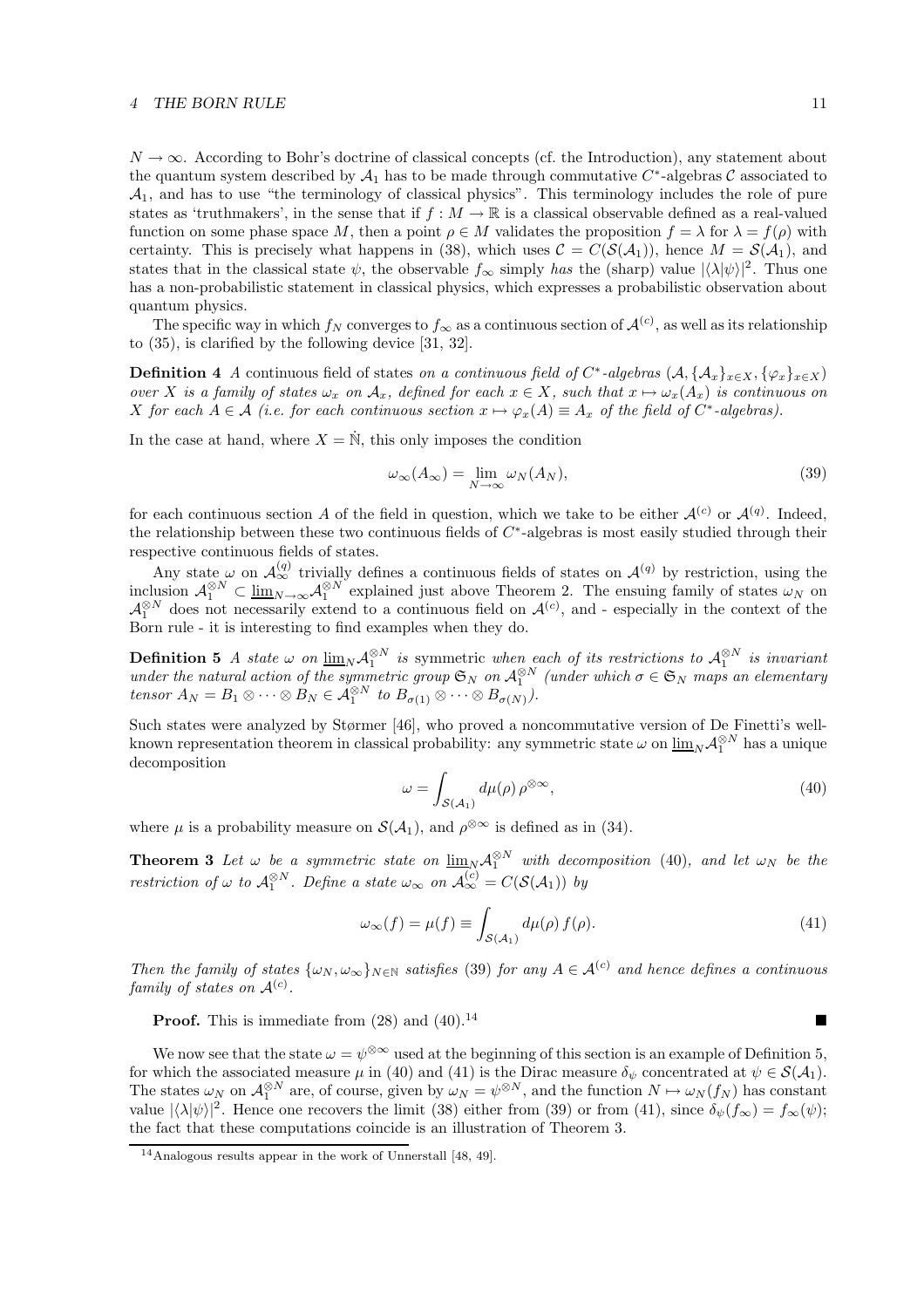### References

- [1] N. Bohr, Discussion with Einstein on epistemological problems in atomic physics, in P.A. Schilpp (Ed.), Albert Einstein: Philosopher-scientist, Open Court, La Salle, 1949, pp. 201–241.
- [2] M. Born, Quantenmechanik der Stoßvorgänge, Z. Phys. 38, 819–827 (1926).
- [3] O. Bratteli and D.W. Robinson, Operator Algebras and Quantum Statistical Mechanics. Vol. II: Equilibrium States, Models in Statistical Mechanics, Springer, Berlin, 1981.
- [4] J. Bub, Interpreting the Quantum World, Cambridge University Press, Cambridge, 1999.
- [5] S. Bugajski and Z. Motyka, Generalized Borel law and quantum probabilities, Int. J. Theor. Physics 20, 262–268 (1981).
- [6] A. Cassinello and J.L. Sánchez-Gómez, On the probabilistic postulate of quantum mechanics, Found. Phys. 26, 1357–1374 (1996).
- [7] C. Caves and R. Schack, Properties of the frequency operator do not imply the quantum probability postulate, Ann. Phys. (N.Y.) 315, 123–146 (2005).
- [8] M. Dickson, Non-relativistic quantum mechanics, in Handbook of the Philosophy of Science Vol. 2: Philosophy of Physics, eds. J. Butterfield and J. Earman, North-Holland, Elsevier, Amsterdam 2007, pp. 275–415.
- [9] P.A.M. Dirac, The Principles of Quantum Mechanics, Clarendon Press, Oxford, 1930.
- [10] J. Dixmier,  $C^*$ -Algebras, North-Holland, Amsterdam, 1977.
- [11] N.G. Duffield and R.F. Werner, Local dynamics of mean-field quantum systems, *Helv. Phys. Acta* 65. 1016–1054 (1992).
- [12] A. Einstein and M. Born, *Briefwechsel 1916-1955*, Langen Müller, München, 2005.
- [13] E.M.R.A. Engel, A Road to Randomness in Physical Systems, Lecture Notes in Statistics 71, Springer-Verlag, Berlin, 1992.
- [14] D.E. Evans and Y. Kawahigashi, Quantum Symmetries on Operator Algebras, Oxford University Press, Oxford, 1998.
- [15] E. Farhi, J. Goldstone and S. Gutmann, How probability arises in quantum mechanics, Ann. Phys. (N.Y.) 192, 368–382 (1989).
- [16] T.L. Fine, Theories of Probability, Academic Press, New York, 1978.
- [17] D. Finkelstein, The Logic of Quantum Physics, *Trans. New York Acad. Science* 25, 621-637 (1965).
- [18] D. Gillies, Philosophical Theories of Probability, Cambridge University Press, Cambridge, 2000.
- [19] R. Haag, Local Quantum Physics: Fields, Particles, Algebras, Springer-Verlag, Heidelberg, 1992.
- [20] A. Hájek, Interpretations of probability, in The Stanford Encyclopedia of Philosophy, ed. Edward N. Zalta, http://www.science.uva.nl/∼seop/entries/probability-interpret/.
- [21] J.B. Hartle, Quantum mechanics of individual systems, Am. J. Phys. 36, 704–712 (1968).
- [22] W. Heisenberg, *Physics and Philosophy: The Revolution in Modern Science*, Allen and Unwin, London, 1958.
- [23] K. Hepp, Quantum theory of measurement and macroscopic observables, Helv. Phys. Acta 45, 237–248 (1972).
- [24] C. Heunen, N.P. Landsman, and B. Spitters, A topos for algebraic quantum theory, arXiv:0709.4364v2.
- [25] G. 't Hooft, The mathematical basis for deterministic quantum mechanics, arxiv:quant-ph/0604008.
- [26] D. Howard, What makes a classical concept classical? Towards a reconstruction of Niels Bohr's philosophy of physics, in Niels Bohr and Contemporary Philosophy, J. Faye and H. Folse, (Eds.), Kluwer Academic Publishers, Dordrecht, 1994, pp. 201–229.
- [27] D. Howard, Who Invented the Copenhagen Interpretation? Phil. Science 71, 669–682 (2004).
- [28] R.V. Kadison and J.R. Ringrose, Fundamentals of the Theory of Operator Algebras. Vol. 2: Advanced Theory, Academic Press, New York, 1986.
- [29] E. Kirchberg and S. Wassermann, Operations on continuous bundles of C<sup>\*</sup>-algebras, Math. Ann. 303, 677–697 (1995).
- [30] L.D. Landau and , E.M. Lifshitz, Quantum Mechanics: Non-relativistic Theory, 3d Ed., Pergamon Press, Oxford, 1977.